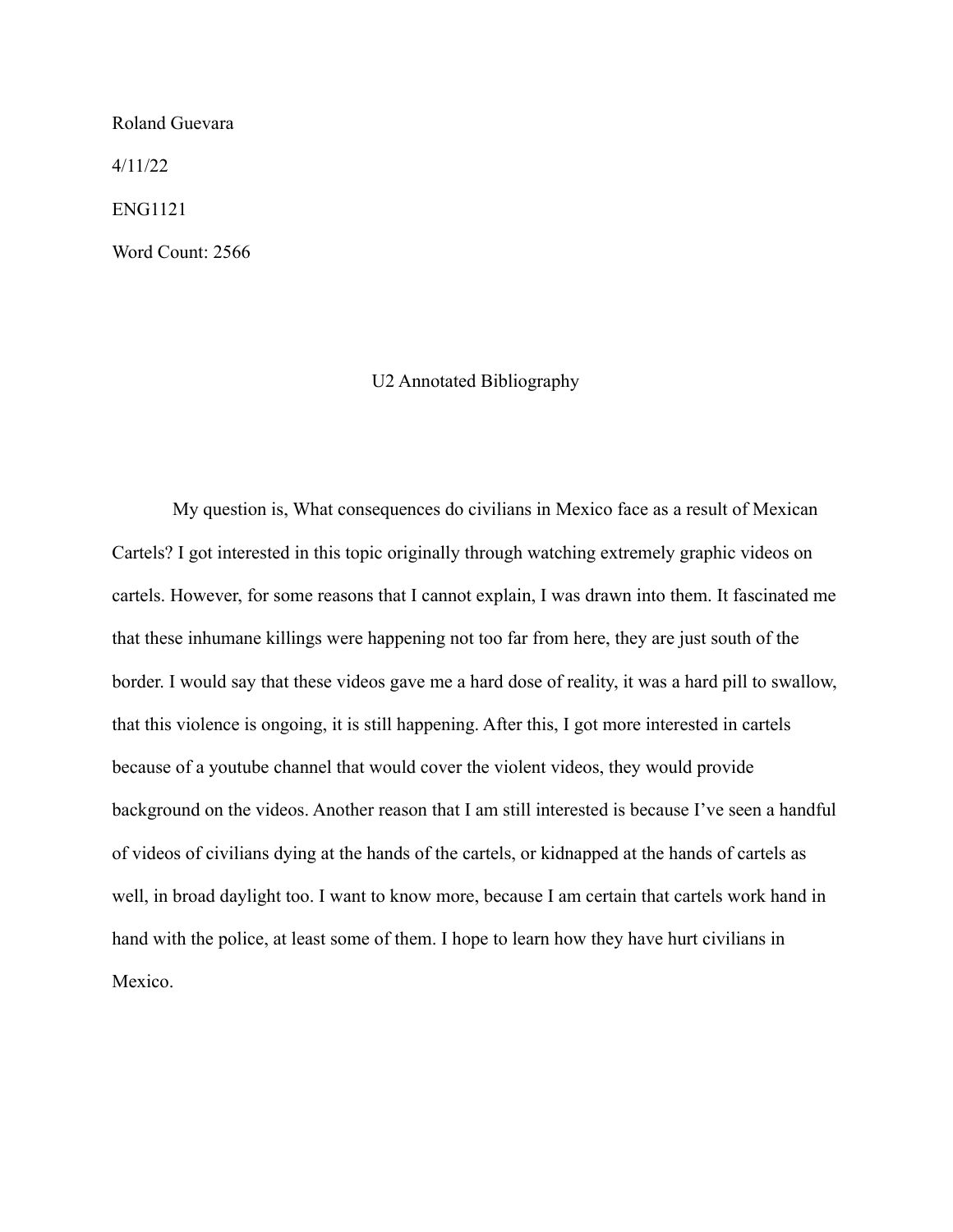### Citation #1

CFR.org Editors. "Mexico's Long War: Drugs, Crime, and the Cartels." *Council on Foreign Relations*, Council on Foreign Relations, 8 Feb. 2021,

<https://www.cfr.org/backgrounder/mexicos-long-war-drugs-crime-and-cartels>.

### Summary

This article overall goes over Mexico's drug war and its effects. Some main points of the articles include explaining how drugs come into the U.S. illegally, what has been done against cartels, the effects on the people of Mexico and the U.S.'s actions regarding the drug war. They mention that "Mexican drug trafficking groups … dominate the import and distribution of cocaine, fentanyl, heroin, marijuana and methamphetamine in the United States." They show just how much money Americans spend on these drugs, 150 billion to be exact. In the last couple of years, the demand for these drugs coming from Mexico has only gone up, and the U.S. has not done anything effective to reduce this. Many of the smugglers are caught before they enter the U.S., however many others do not. They use tunnels, boats, aircrafts, and ground vehicles to get the drugs into the U.S. After that, they have ties to folks in the U.S. who will distribute the drugs for them. While president Calderon was in office, he received aid from the U.S. and together they got rid of twenty five high ranking drug kingpins, leaving twelve. However, that may have only made the situation worse by leading to the creation of many more smaller criminal groups in Mexico. This is because without a leader, the groups were lost and decided to go and start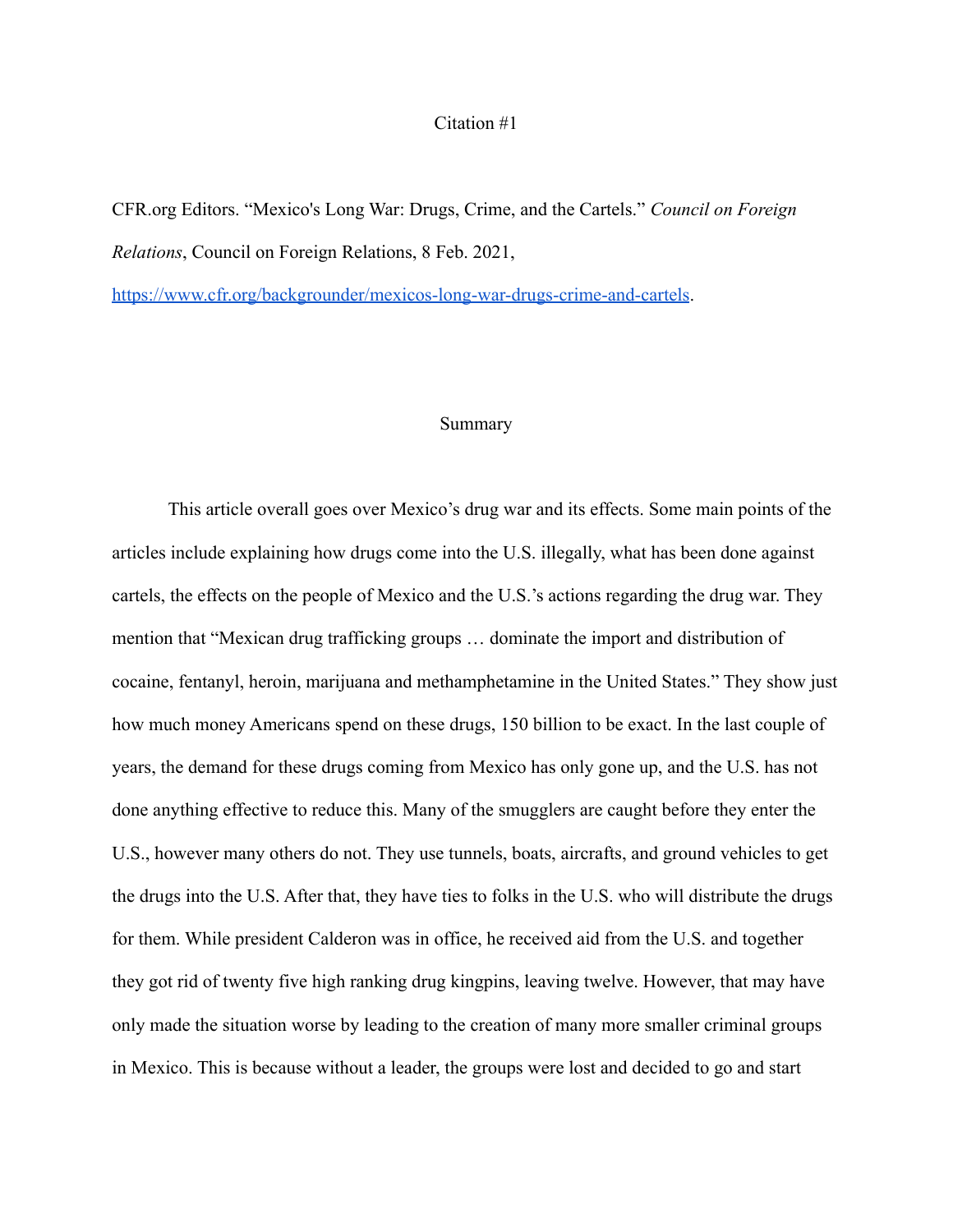their own organization. In Mexico, there have been countless cases where people go missing and are never found. Some famous cases include the one where 40 protestors who were students went missing. After some investigation, it was revealed that there was some teamwork between cartel members and the police, a.k.a. Corruption. This led to huge protests throughout Mexico demanding answers as well as an end to the corruption in their country. As a result of all of these cartels killing civilians, there has been a rise in autodefensas, which are similar to militias, they are groups of civilians who came together to protect their communities against cartel organizations. The U.S. has put billions into the drug war. When Trump came into office, he increased the security along the border as a result of the drugs coming into the U.S. among other things.

#### Reflection

When it comes to the smugglers who get caught in the border at checkpoints, I wonder what happens to them. I wonder if the U.S. takes them in, are they sent back to Mexican authorities, etc. I also wonder who contacted who first when it came to the student protestors, did the cartel reach out to the police to get rid of them, or did the police maybe ask the cartel to get rid of the students for them. In order to better understand the article, I need to do more research on what exactly the U.S. has done to help Mexico. The reason I say this is because there are still ridiculous acts of violence happening down there, meaning that what the U.S. did to help didn't help much, or at least that's what I think. I also think that I need to search up the details as to how the drugs are smuggled into the U.S., because it seems kind of crazy to me that they are using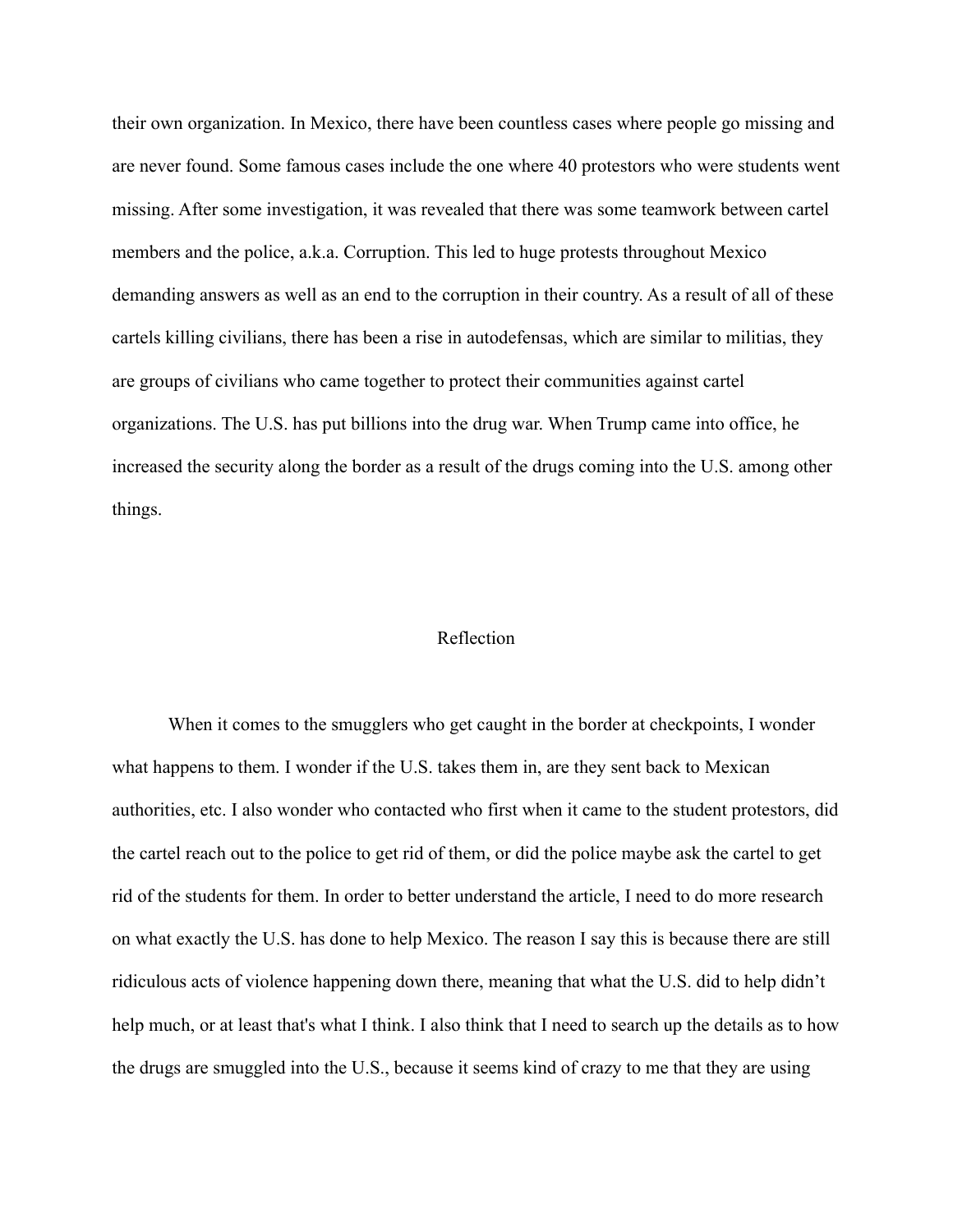aircrafts and tunnels. It's not that I am not believing it, but I am wondering just how exactly they do this, what the procedure is. I also need to search up and better understand the corruption down in Mexico between public leaders and organizations and cartels. I believe that the number one reason for corruption is money, everybody wants money and power. This document tells me that innocent people are being targeted by cartels backed up by the police, it tells me that for some, justice will not be served. I think that the author's writing style is very good in this article. I say this because they went section by section with subheadings, it was very clear and the order made perfect sense. I believe that the purpose of the author writing this is to let the public know why the war is still ongoing, why it still has to not come to an end. I think the intended audience is Americans, whether that be North Americans, Central Americans or South Americans. I believe that this source is reliable because it is not biased. To back up my claim, the cfr is a non-profit based in New York. They are not with the government, they are independent of them, their focus is on Foriegn policies.

## Quotation(s)

"The country has seen more than [three hundred thousand](https://www.inegi.org.mx/sistemas/olap/proyectos/bd/continuas/mortalidad/defuncioneshom.asp?s=est&c=28820&proy=mortgral_dh) homicides since 2006, when the government declared war on the cartels."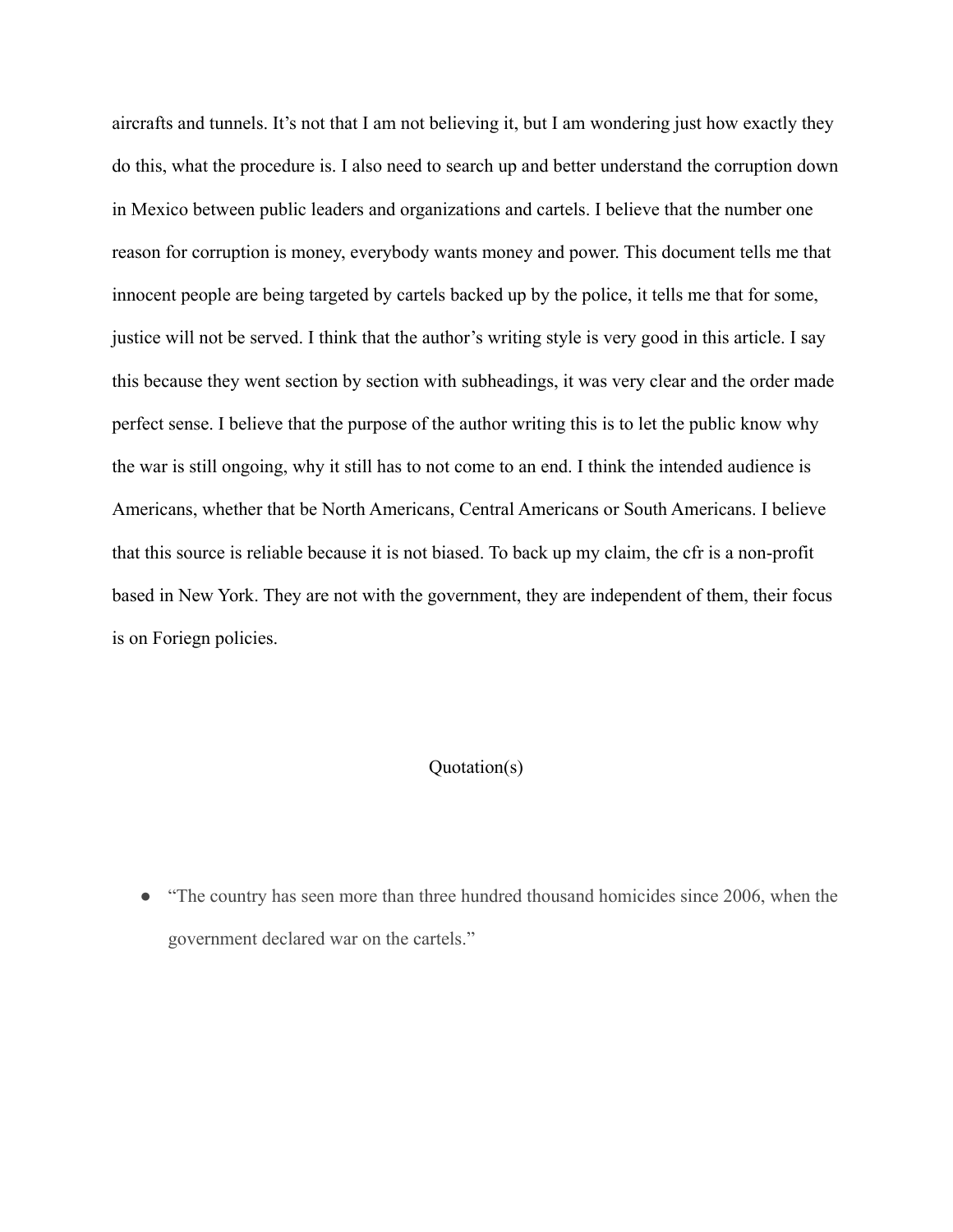- "More than sixty-six thousand people have disappeared since 2006, primarily at the hands of criminal organizations such as cartels, though government forces also play a role."
- "In recent years, vigilante groups known as *autodefensas* have sought to fill in where security forces have failed to protect communities from criminal groups."

# Citation #2

Press, The Associated. "Mexican Police Helped Cartel Massacre 193 Migrants, Documents Show." *NPR*, NPR, 23 Dec. 2014, [https://www.npr.org/2014/12/22/372579429/mexican-police-helped-cartel-massacre-193-m](https://www.npr.org/2014/12/22/372579429/mexican-police-helped-cartel-massacre-193-migrants-documents-show)

[igrants-documents-show.](https://www.npr.org/2014/12/22/372579429/mexican-police-helped-cartel-massacre-193-migrants-documents-show)

# Summary

The article goes over the fact that corruption was to blame for the missing students who disappeared after protesting. The article claims that the police kidnapped them and gave them over to a cartel in the nearby area, where they were most likely burned and killed. This led to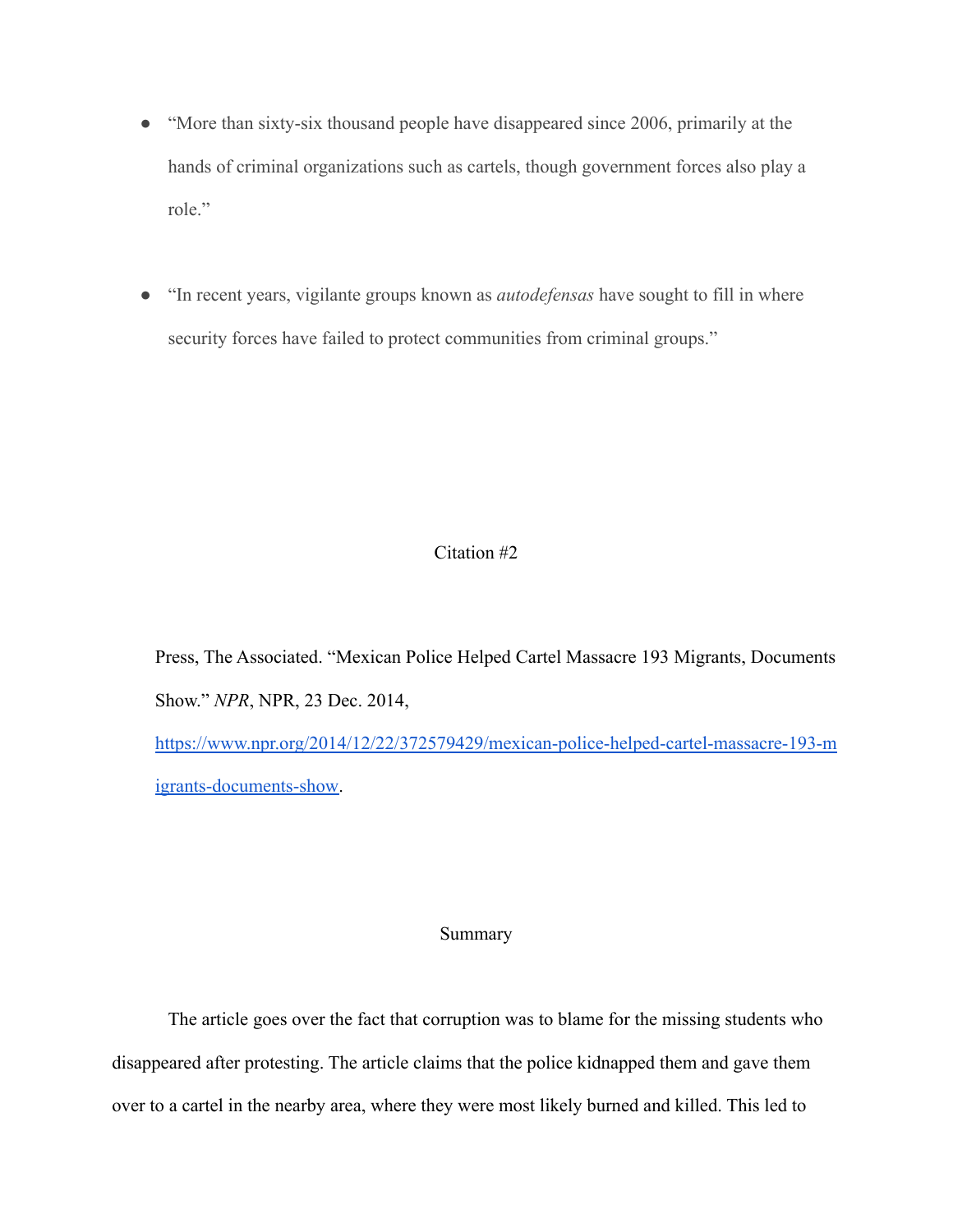huge protests by many Mexicans demanding justice for the innocent who died as a result of corruption between police and cartels. Police who work with cartels, go as far as to alert them of danger and ignore them when they commit violence, they pretend as if nothing happened. Many migrants leaving Mexico coming to the U.S. for a better life have been killed by cartels on the journey. Many mass graves have been found which are associated with cartels. Some of which couldn't have been done without the help of the police.

#### Reflection

I think that to better understand the article, I need to do more research on how the cartels would track down these innocent people. Why would they choose some over others, and what they gain from killing civilians. This document tells me that the cartel don't care for others lives, they are ruthless. They are willing to kill hundreds of innocent people, students, teachers, etc. All they care about is their organization, they care about money and power. I think that this article helped me better understand the relationship between the police and the cartels. It tells me how the cartels are able to get away with such violence. It is because the police purposely ignore them when they do the dirty work, they just go on with their day as long as the money is coming in for them. That's what the police care about as well, some of them at least, they just want that check.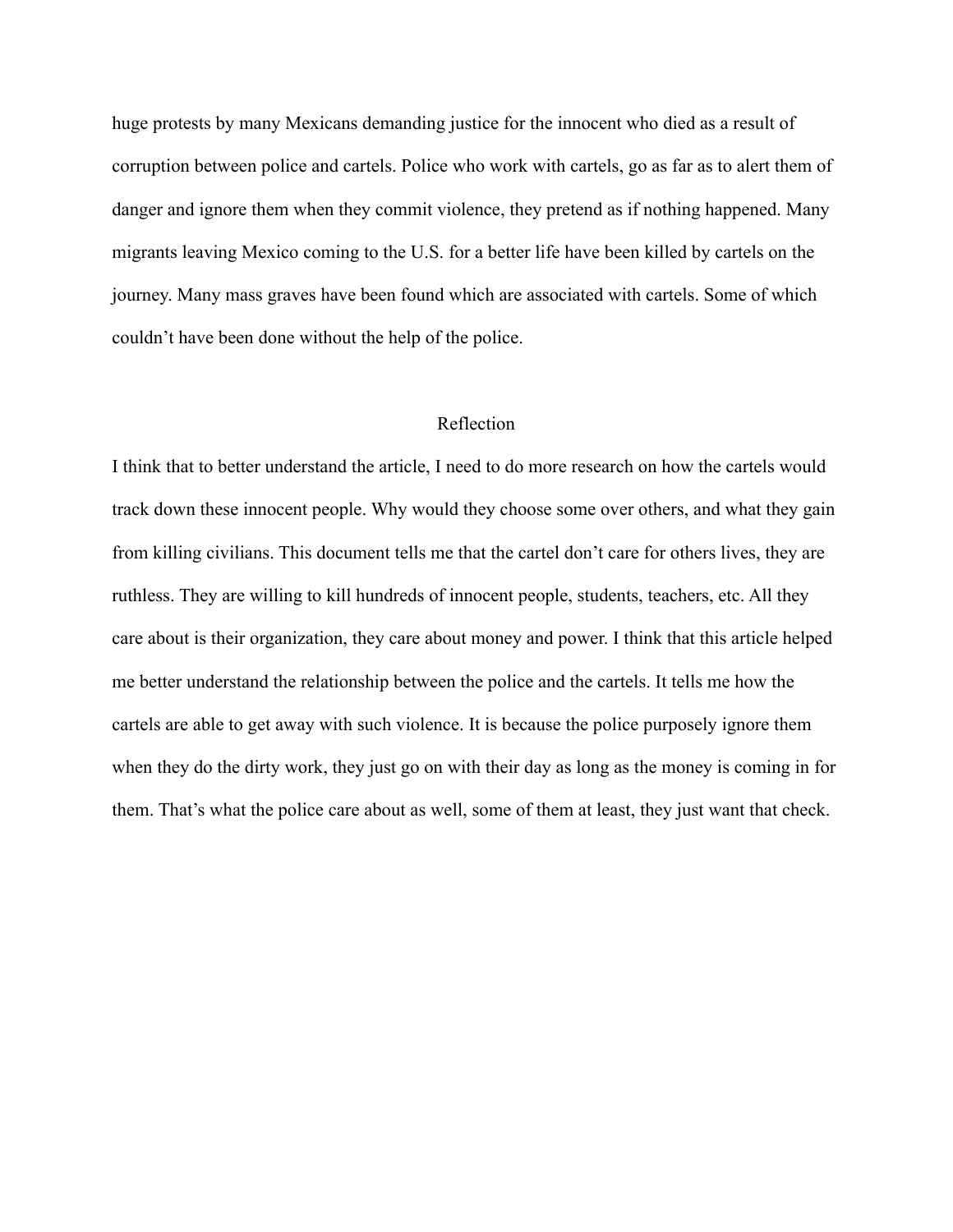# Quotation(s)

- "The students were abducted by local police linked to a drug cartel in the city of Iguala and handed over to the members of the Guerreros Unidos gang who after killing them are believed to have burned their bodies and dumped the remains into a river, according to Mexico's government."
- "The case has generated angry protests in Mexico and abroad over the alleged involvement of police and corrupt officials. Reports have emerged of mayors and police forces in cities in parts of Mexico being on the payroll of cartels."
- "In San Fernando, a city of 60,000 inhabitants in Tamaulipas state near the Texas border, local police worked as lookouts for the brutal Zetas drug cartel, as well as turning a blind eye to cartel activity, according to members of the Zetas cited in the memo."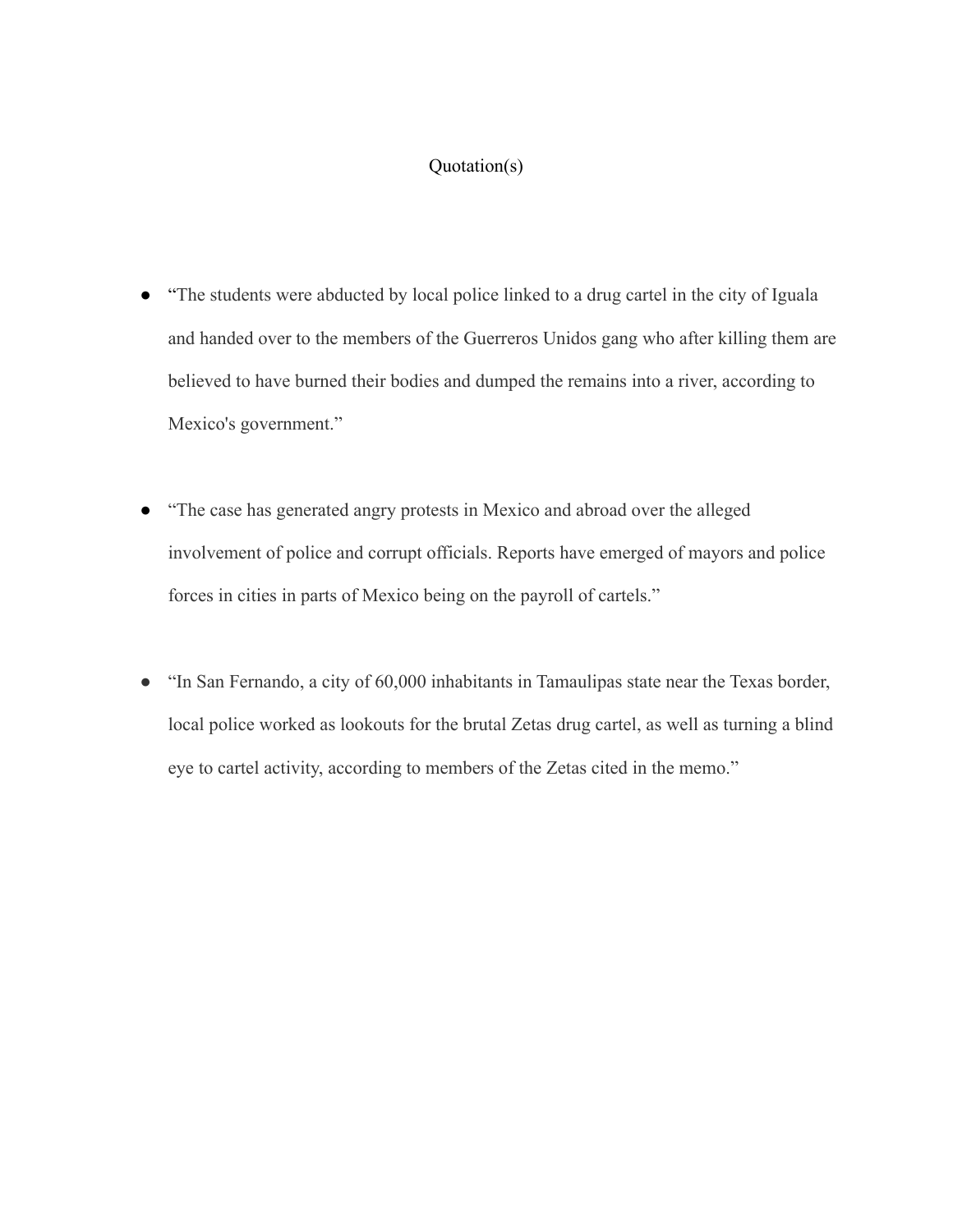## Citation #3

"Cartel Land - Confronting Mexican Cartel Hitmen." *YouTube,* uploaded by Am Future, 30 September 2019, <https://www.youtube.com/watch?v=LZK2uMqTsI4>

### Summary

In this video, we meet the leader of an autodefensas group who discusses how the cartel came to be and a bit of info on how they operate. We then see a woman being interviewed on her encounter with the cartel. We learn that she is a victim, her husband was part of the autodefensas, protecting his community, when he was kidnapped. He was then held for ransom which they paid for. However, he was not let go. They then kidnapped her or the victim, and they let the "fun" begin. They began torturing her husband, they started by blowtorching him infront of her. After this, he and others were chopped up. They then were put into big graves which were dug before they were killed. The victim then goes on to say that after that, she was put into the grave alive but nothing happened to her. Meanwhile, the cartel members were laughing while under the influence. She then has to live with that the rest of her life, seeing her husband tortured and then butchered to death, dismemberd infront of her. After this, the video cuts to the autodefensas surrounding the two cartel members who were in charge of torturing the victim's husband. They then close in on them and take them out. Meanwhile, it seems that the police made it to them and assisted in taking them down. While they are taken out while handcuffed, they are attacked by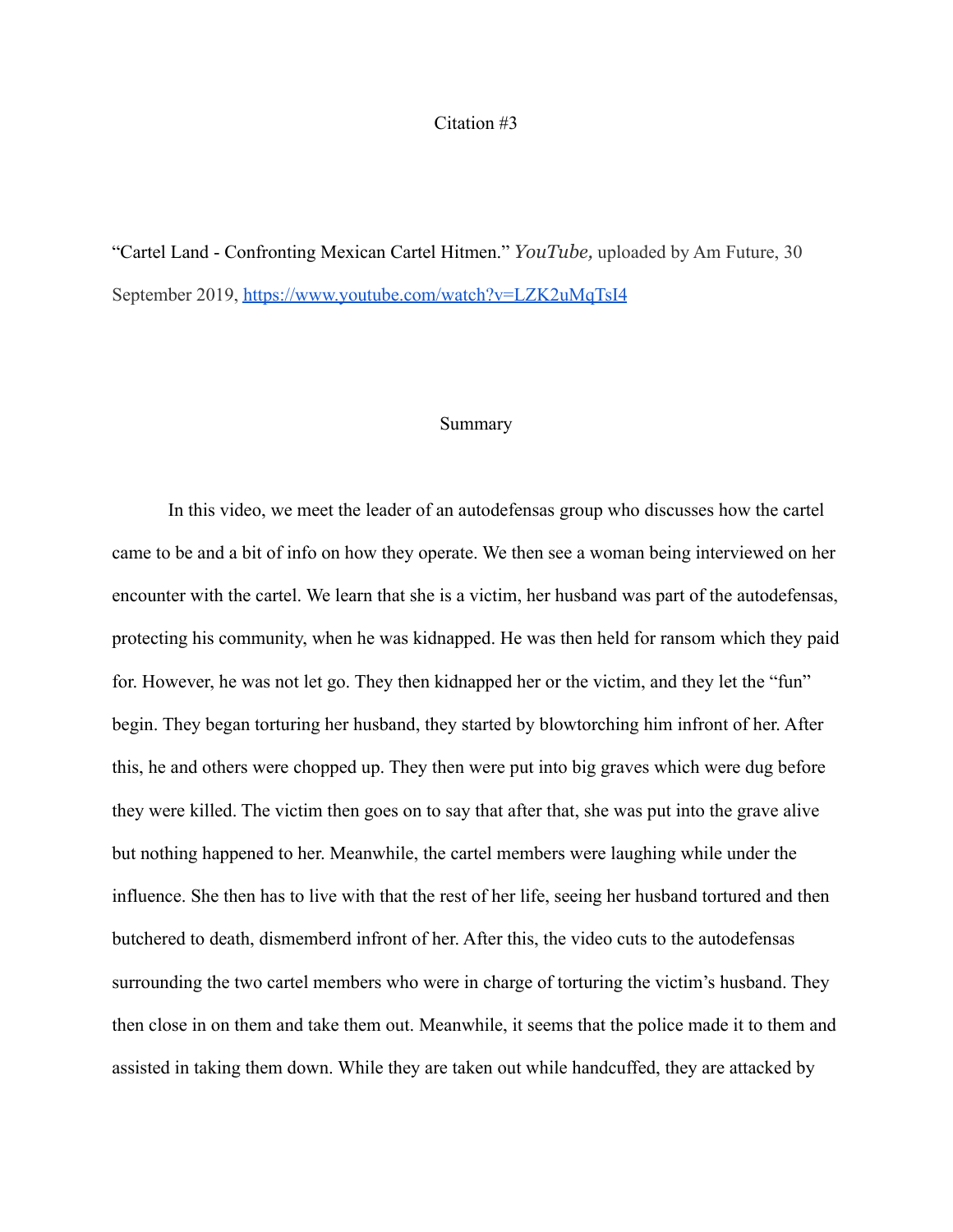victims' families. They are probably feeling a million emotions when they see the men who killed their families. After this, we see the autodefensas leader talk to the community, reminding them that they need to stay united if they want change. It ends with him in a car driving away as many people take photos of him.

## Reflection

I think that to better understand this video, I should do research on the cartel leaders that were captured, the ones who commit unspeakable acts of violence. I also think that I should search up how drugs and alcohol affect your mind in terms of emotion. Whether they can make you feel emotionless and make you able to do violent things. I also think that I should search up the cartel's background, I want to know what other things that specific cartel is responsible for. If I could say something to Mireles, El Alzado (the leader of the autodefensas), it would be if he is scared to die and be tortured extremely badly. I think him being a leader and an enemy to cartels would bring that if he was ever kidnapped and captured. I don't know if I could live sanely knowing that I could face death at any moment from rivals, or that I could get captured and be tortured to death. He's extremely brave for putting up with these cartels to protect the civilians, the townspeople. This document lets me know that the cartels try to tax the townspeople just for living in that area, and that they try to take control of businesses in order to bring in money. I think that is something that is really low for them to do. Being a cartel and fighting other cartels makes sense, but bringing innocent people into this is just wrong, they are just trying to get by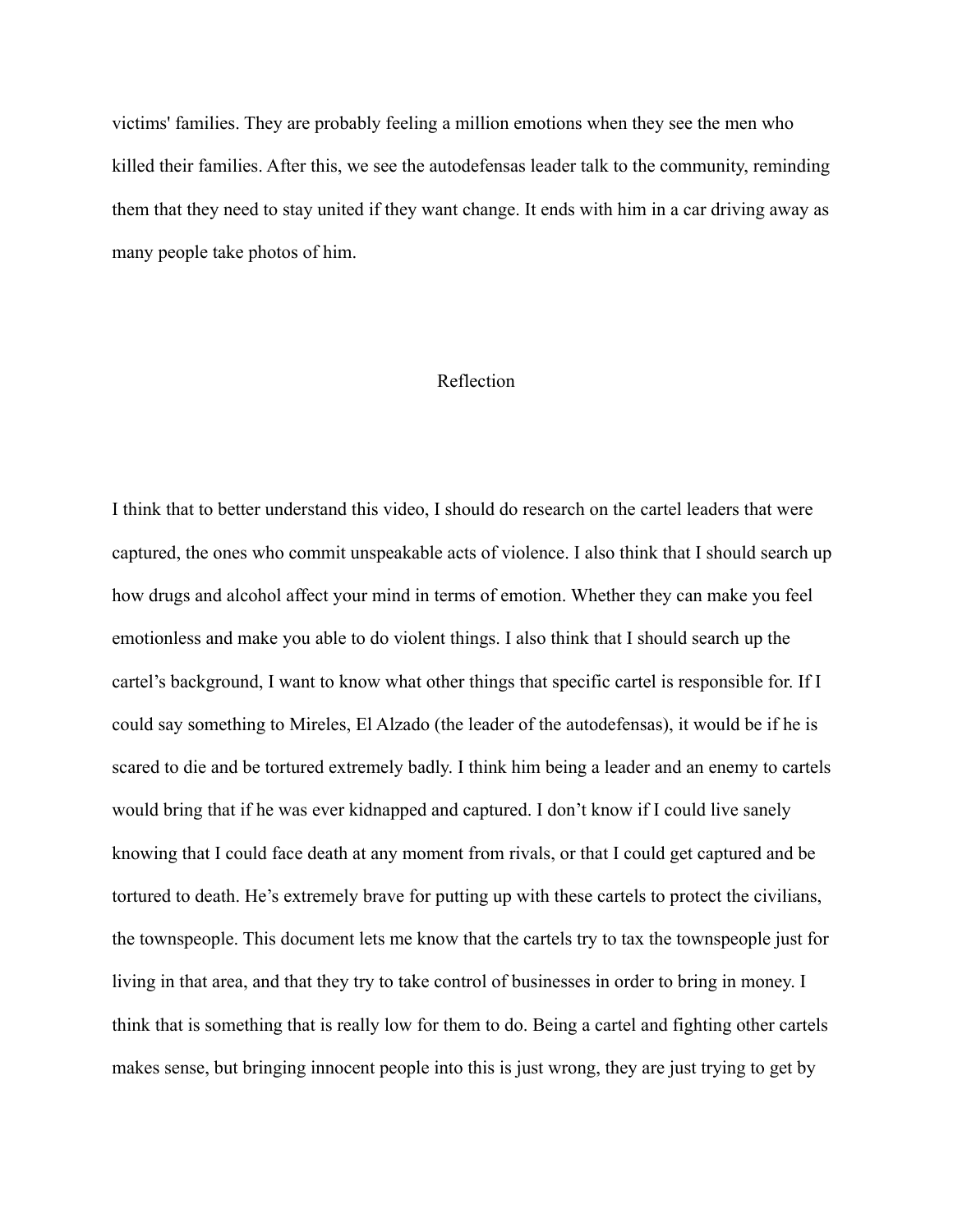and now they have to worry about paying taxes to cartel members who probably threaten them if they do not. I enjoyed the structure of this short documentary, they start off by introducing how the cartel came to be and a little bit of info. Then we meet a victim, and they share their story of how evil they are. We then see the autodefensas capture them and take them in. The order makes perfect sense with no confusion.

# Quotation(s)

- "First they burned my husband with a blowtorch while he was alive. And After that they came in with four more people. And they killed them one by one. They cut their heads, their hands, their legs, everything into pieces."
- "This is the guy who killed my uncles. Where are their bodies? What did you do to them…"
- "Article 39 in the constitution states that the power comes from the people. If you are not united, any idiot can govern you."